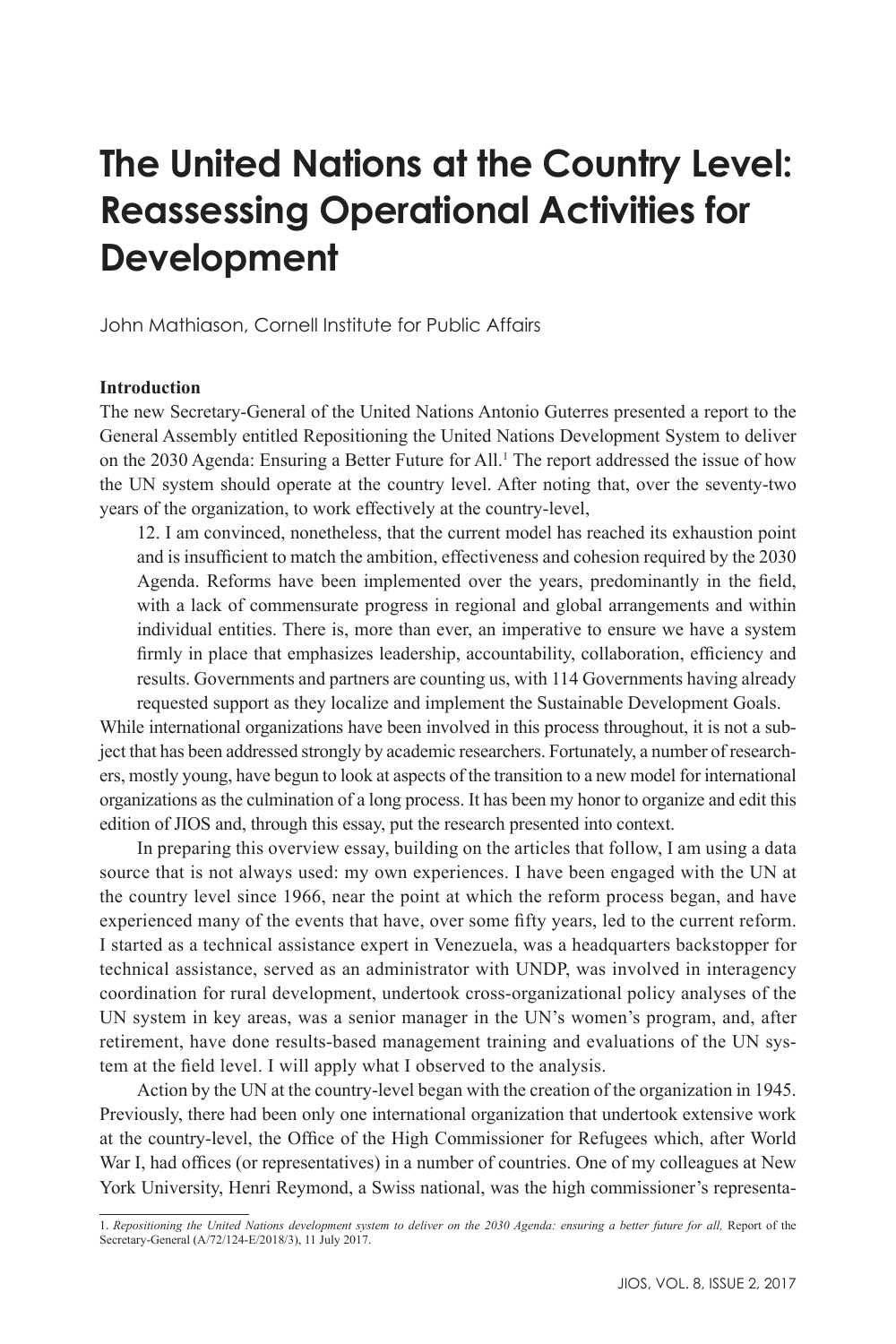tive in Hungary.2 However, the other organizations created after World War I, including the League of Nations and the International Labour Organization (ILO ) did not have field operations except for a few missions that ILO undertook regarding labor law conventions.

One of the first things the new UN did that was different from the League of Nations was to set up activities at the member state level. One of the objectives in the UN Charter was "To achieve international co-operation in solving international problems of an economic, social, cultural, or humanitarian character, and in promoting and encouraging respect for human rights and for fundamental freedoms for all without distinction as to race, sex, language, or religion." In practice, this implied from 1946 that there would be a transfer of resources from north to south (and this was an incentive for developing countries to join the organization). The Regular Programme of Technical Cooperation (RPTC), was established by the General Assembly in its resolution 58(I) in 1946, to support developing countries, least developed countries, countries in economies in transition, and countries emerging from conflict in their capacity development efforts. This was to be financed by the assessed contribution of the budget. Other organizations, like ILO and WHO also began to set up technical assistance programs.

The idea for funding technical assistance (now called development cooperation) from the assessed budget did not last long. Major contributors noticed this would be a major area where developing countries would want budget increases. As a result, they pushed for voluntary funding of development activities and, in 1949, an Expanded Programme of Technical Assistance (EPTA) was created to be financed from voluntary contributions. This provided funding for the entire UN but was not based on a coherent strategy at the national level. Instead, each agency would offer services, governments would agree to accept them, and funding would be sought from EPTA. This approach was subject to some sevnty years of reforms, as I will show, leading up to the most recent round that is analyzed by the papers in this issue.

In looking at this process, however, there has been a major change in the current round of reform. For much of the organization's history this was about operational activities for development, basically a model of providing technical and financial assistance from north to south, but as the twenty-first century has begun, this is changing, and rapidly. There is a new and expanding role of the international public sector at the country-level. This issue of JIOS looks at the process from several perspectives, but to start, this essay covers the various issues as they stand in the second half of 2017.

#### **Origins of Operational Activities for Development**

The role of the UN system in providing development assistance has been evolving rapidly, and this evolution has not been well covered by academic researchers. A main feature since the late 1960s has been UN system country offices, headed by a resident coordinator. There are currently 137 of these offices, mostly in developing countries. How this emerged and what consequences it produced need to be seen to understand the current situation. All of the essays in this edition address the process by which the approach to operational activities has been reformed. Luciana Campos' analysis covers the entire process, and Annett Richter's essay covers the most recent period. Patrick Tiefenbacher's essay looks forward. Taking advantage of these and my own experience, I start with an examination of the reform process over the past seventy-two years, as I have seen them.

#### *The UN System at the Country Level—Beginnings (1945–76)*

The creation of EPTA, which tended to focus on smaller projects, was followed by the creation of the Special Fund, for larger projects. In countries with large numbers of projects, the UN, through the Technical Assistance Board, created local offices headed by an official

<sup>2.</sup> He wrote his memories about this period before his death in 1998 in Henri Reymond, *The International Service: Experiences and Recollections,* New York, nd. This was sent to me by his daughter-in-law and has not yet been published.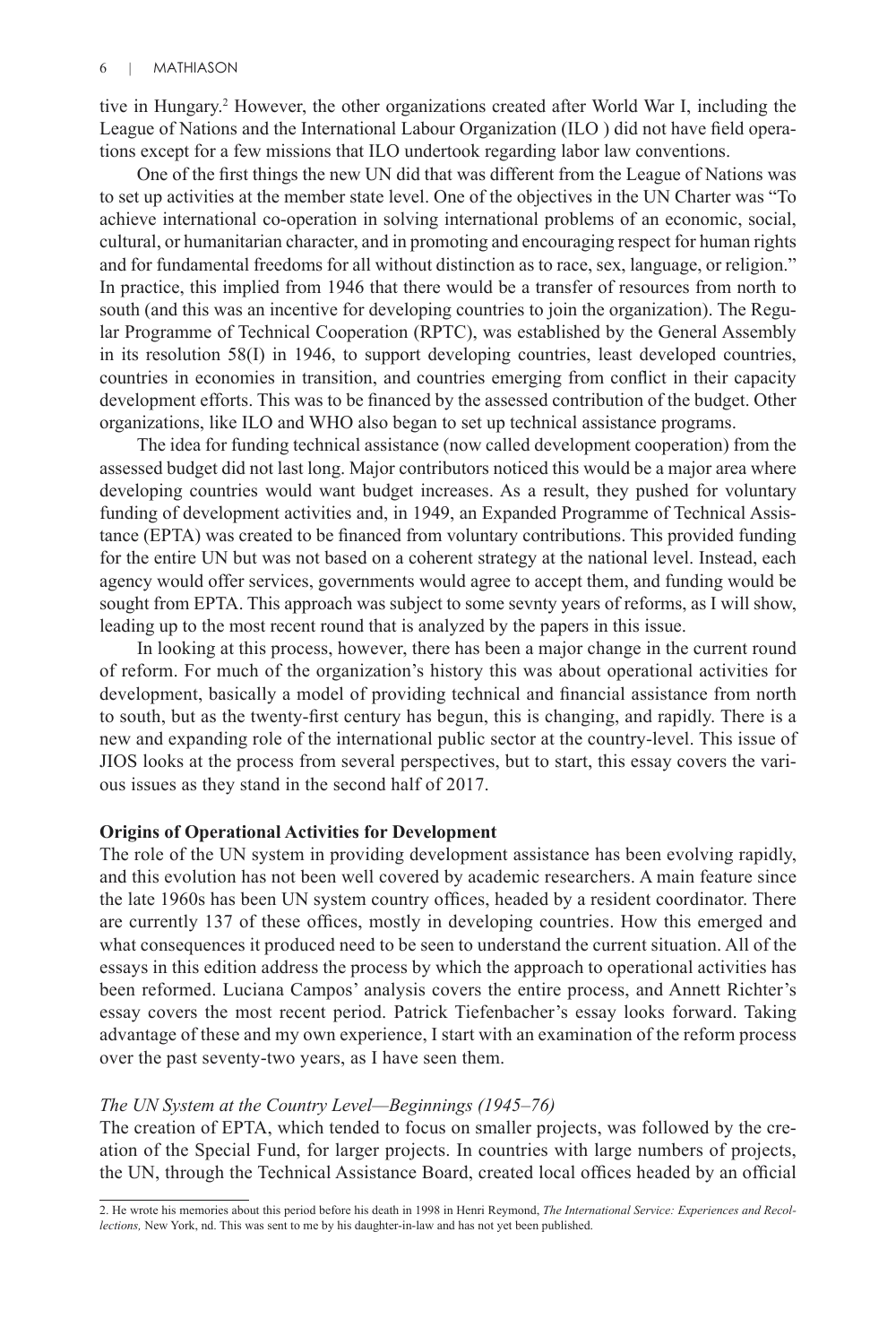called a resident representative. These were largely administrative offices. A good recollection of how they worked is found in Margaret Joan Anstee's memoire *Never Learn to Type:*  A Woman at the United Nations.<sup>3</sup> Anstee worked in one of the first offices in Manila, in 1952, at the beginning of a long and illustrious career.

The system, however, did not work very well. She characterized it well:4

From the field I had been one of the systems most vociferous critics, and had once sarcastically remarked, 'Any relationship between the programme and the priority needs of a developing country is purely coincidental.' That was an exaggeration, but I despaired at the constant competition between agencies and the pressures their visiting firemen put on the recipient governments.

In 1965, in order to address the problem, the UN merged the two funds into a new UN Development Program (UNDP) that took over funding and the country offices.

I first joined the UN in 1966 as a technical assistance expert in Venezuela funded by the Regular Program. In the field we were administered by UNDP. I started my work in the first year of UNDP (and the transition could be noted by the sign at the entry to the UNDP offices which said "United Nations Bureau of Technical Assistance Operations"). The resident representative, Adriano Garcia,<sup>5</sup> was from the Philippines and the rest of the staff was local. Most of the UN system personnel were technical assistance experts like me. We met periodically but did not coordinate.

By 1968, there was a concern that UNDP was not functioning well in its new form. The UNDP Governing Council commissioned a major study of the system led by Sir Robert Jackson, an Australian diplomat, who was assisted by Margaret Anstee, who was the main drafter. As she expressed it in her memoire,<sup>6</sup>

The underlying premise was that technical cooperation through the United Nations would play an increasing role in promoting world development, and that UNDP would be the main channel for providing it. We were conscious that this was a historic opportunity at a critical point in North-South relations.

The Jackson Report made a number of recommendations; the principal ones being that UNDP should be the main, almost exclusive funder of development assistance and the office of the Resident Representative would be the liaison with the government, officially accredited to the government, and work to define agreed development assistance packages, called country programs. The amount of funds available to each country would be set mostly based on income as an indicative planning figure (IPF). As a result, an integrated UN system response to national development needs would be achieved. The broad outlines of the Capacity Study were adopted by the UNDP Governing Council as The Consensus. However, as is noted by Craig Murphy in his history of the UNDP,<sup>7</sup>

The Governing Council gave the Res Reps much greater control over UNDP funds, but abandoned the Capacity Study's plan to make them the true leaders of unified UN country offices. The Res Reps got a new title, 'Resident Director' (which was unpopular and quickly abandoned), but no new sources of influence over the country representatives of the Agencies.

I experienced the follow-up of the Jackson Report in two ways. When I joined the UN Secretariat in 1971 as an associate social affairs officer, providing headquarters backstopping to technical assistance projects in regional and community development in Latin America, one of my first tasks was to provide briefs to Latin American countries preparing their country

<sup>3.</sup> Anstee, Margaret Joan, *Never Learn to Type: A Woman at the United Nations*, London: John Wiley, 2002.

<sup>4.</sup> Ibid., pp. 241–42.

<sup>5.</sup> Garcia moved up in the UNDP and in the 1970s was the assistant administrator and regional representative for Asia and the Pacific. He wrote an analysis of the resident representative system. See Garcia, Adriano R., *International co-operation and development: The United Nations Development Programme: resident representative system*, UP Law Center, 1982.

<sup>6.</sup> Anstee, p. 248.

<sup>7.</sup> Murphy, Craig, *The United Nations Development Programme: A Better Way?* Cambridge University Press, 2006, p. 149.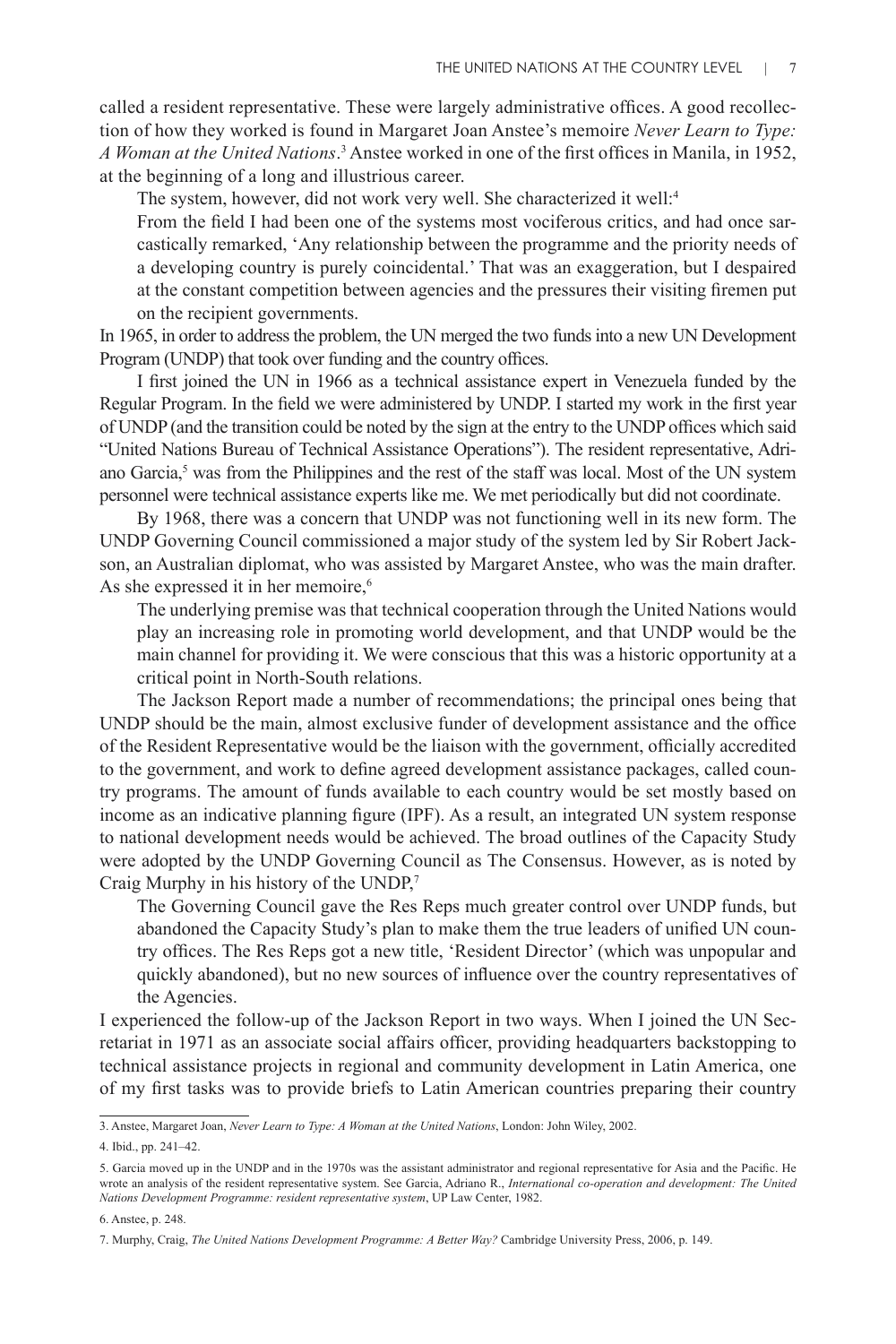programs on options for technical assistance in social development. Since we had few experts in the countries involved, the briefs were more theoretical than real. Only in countries where we had experts did we get included. I thought it was a futile exercise.

My second experience with the reforms that explained why they did not work well came in 1974, when I was seconded to UNDP to be an assistant resident representative in Pakistan. At the time, Pakistan had one of the highest IPFs and had a large number of UN system organizations working. It was also a country that really did not need technical assistance, since it had qualified national personnel that were well-educated, mostly in the UK. As an administrator in the UNDP office, my job was to work with a select number of organizations by backstopping the administration of their projects. My portfolio included the World Bank, UNICEF, the UN, and the UN Industrial Development Organization. In addition to the UNDP staff, FAO and WHO had country representatives. All project funding came from UNDP. The country program had largely been drafted by UNDP, with the government of Pakistan reviewing the proposals and agreeing. For Pakistan, at the time, the main purpose of operational activities was to provide foreign exchange funding, so most of the projects included heavy equipment components.

By 1974, a new problem had developed. Based on the IPFs, UNDP presented budgets to the donors on that basis. However, some governments, including especially the U.S., were beginning to question their contribution size. At the same time, the organizations of the UN system had not been able to deliver on schedule. As Murphy put it, "The United States, and some other donors, had adopted a practice of cutting off funds to particular projects as a way of pressuring UNDP and the executing agencies to speed up their still abysmally slow rates of delivery."8 As funds were not spent on schedule, the donors reduced their contributions to match expenditure. Confronted by this<sup>9</sup>

To try to deal with the same perception that UNDP was not using the funds entrusted to it in a timely manner, Peterson [the UNDP Administrator] had instituted a practice of "over-execution" giving the Agencies funds for a vast stream of projects long before the Agencies had begun to carry them out. Therefore, when New York began to see a huge cash-flow problem, many of the Agencies were holding millions of dollars of unused UNDP funds; yet they also anticipated huge new transfers.

In UNDP country offices, this was called "over-programming," and each office was advised how much additional programming could be done over the annual budget. In the case of Pakistan, this was about 25 percent. In 1974–75, we generated new projects on a large scale, including large amounts of equipment. At the global level for UNDP, this provoked what was politely called a financial crisis. Accordingly, we were told the funds would not arrive, and we had to quickly cut back on projects. One of my projects was a UN project to explore groundwater resources in the province of Baluchistan. It was, at the time, the largest UNDPfunded project in the world, at \$3.5 million, of which \$3 million was for equipment (mostly drills). When the financial crisis hit, one of our concerns was when we would have to repay the UN for the drills, which was when they were delivered at the project site. If the drills had been delivered in 1975, we would not have had resources for the repayment, but if they were delivered in 1976, the new budget would cover them. Fortunately, there were delays in delivery, and we had to pay in 1976.

One of the consequences of the crisis was that all of the organizations of the UN system lost confidence in UNDP as a funder and began to create their own development assistance funds from their own donors. Another consequence was that UNDP began to execute projects on its own, thus becoming a competitor of the other organizations of the system.

<sup>8.</sup> Ibid., p. 158.

<sup>9.</sup> Ibid., pp. 158–59.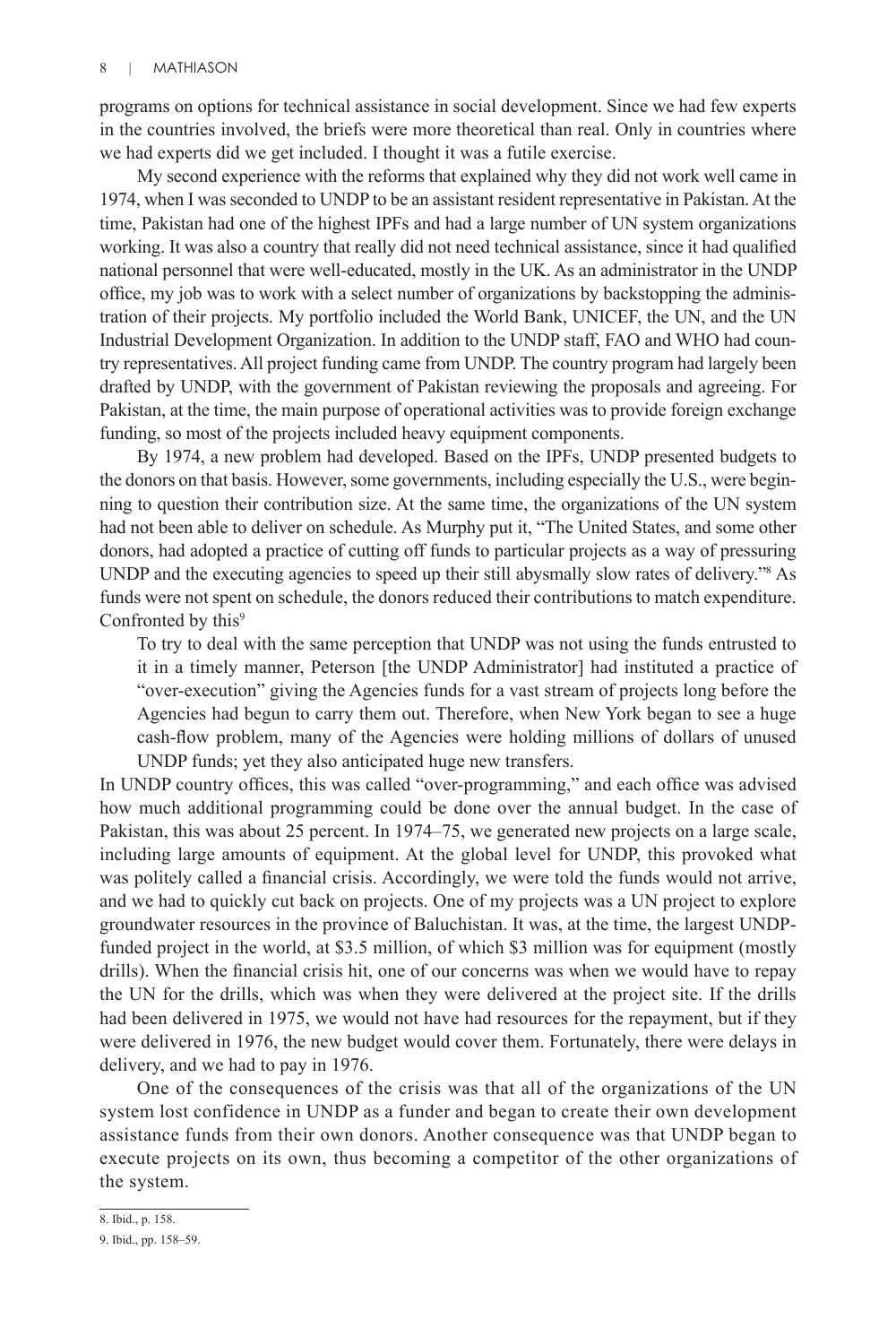# *UNDP at the Country-Level: Middle (1976–96)*

In 1974, a major negotiation took place at the General Assembly to re-focus international actions in favor of developing countries. Called the New International Economic Order (NIEO) it led to an effort at reforming the operational activities in 1977 through an Ad Hoc Committee on the Restructuring of the Economic and Social Sectors of the UN System, whose recommendations were adopted in a General Assembly resolution 32/197 on 20 December 1977. This set the formal basis for country-level operations until the next reform. Specifically, it had a section on operational activities for development which stated

28. Restructuring measures in respect of the operational activities of the United Nations system for development should serve to promote the achievement of the following objectives:

- a. A real increase in the flow of resources for such activities on a predictable, continuous and assured basis:
- b. The assistance provided should be in conformity with the national objectives and priorities of the recipient countries:
- c. The orientation of these activities and the allocation of available resources for the activities to fully reflect the over-all strategies, policies and priorities of the General Assembly and the Economic and Social Council;
- d. The achievement of optimum efficiency and the reduction of administrative costs with a consequent increase in the proportion of resources available to meet the assistance requirements of recipient countries.

To achieve these objectives, the reform resolution proposed legislative oversight by the Economic and Social Council and the General Assembly, fund-raising through a single pledging conference, maximum uniformity of administrative, financial, budgetary, personnel and planning procedures, including the establishment of a common procurement system, harmonized budget and programme cycles, a unified personnel system, and a common recruitment and training system.

33. At the country level, there should be improved coherence of action and effective integration, in accordance with the objectives and priorities of the Government concerned, of the various sectoral inputs from the United Nations system. The United Nations Development Programme country-programming process should be utilized as a frame of reference for the operational activities carried out and financed by the organizations of the United Nations system from their own resources.

34. On behalf of the United Nations system, over-all responsibility for, and co-ordination of, operational activities for development carried out at the country level should be entrusted to a single official to be designated taking into account the sectors of particular interest to the countries of assignment, in consultation with and with the consent of the Government concerned, who should exercise team leadership and be responsible for evolving, at the country level, a multidisciplinary dimension in sectoral development assistance programmes. These tasks should be carried out in conformity with the priorities established by the competent national authorities and with the assistance, as necessary, of joint interagency advisory groups. Subject to the requirements of individual countries, steps should be taken to unify the country offices of the various United Nations organizations.

Some of these, like the use of country programing, continued existing practices. A new approach to designate a single official "to exercise team leadership and be responsible for evolving a multidisciplinary dimension to development assistance programs" in the end involved designating the UNDP resident representative as the resident coordinator since only UNDP had budgetary resources for funding country staff.

Since the 1977 reform did not really address the problems with the system, country-level actions continued in a generally non-coordinated way over the next twenty years. My own experience with this was primarily at headquarters level, looking at coordination of rural development, general coordination of the UN system and the inclusion of gender in operational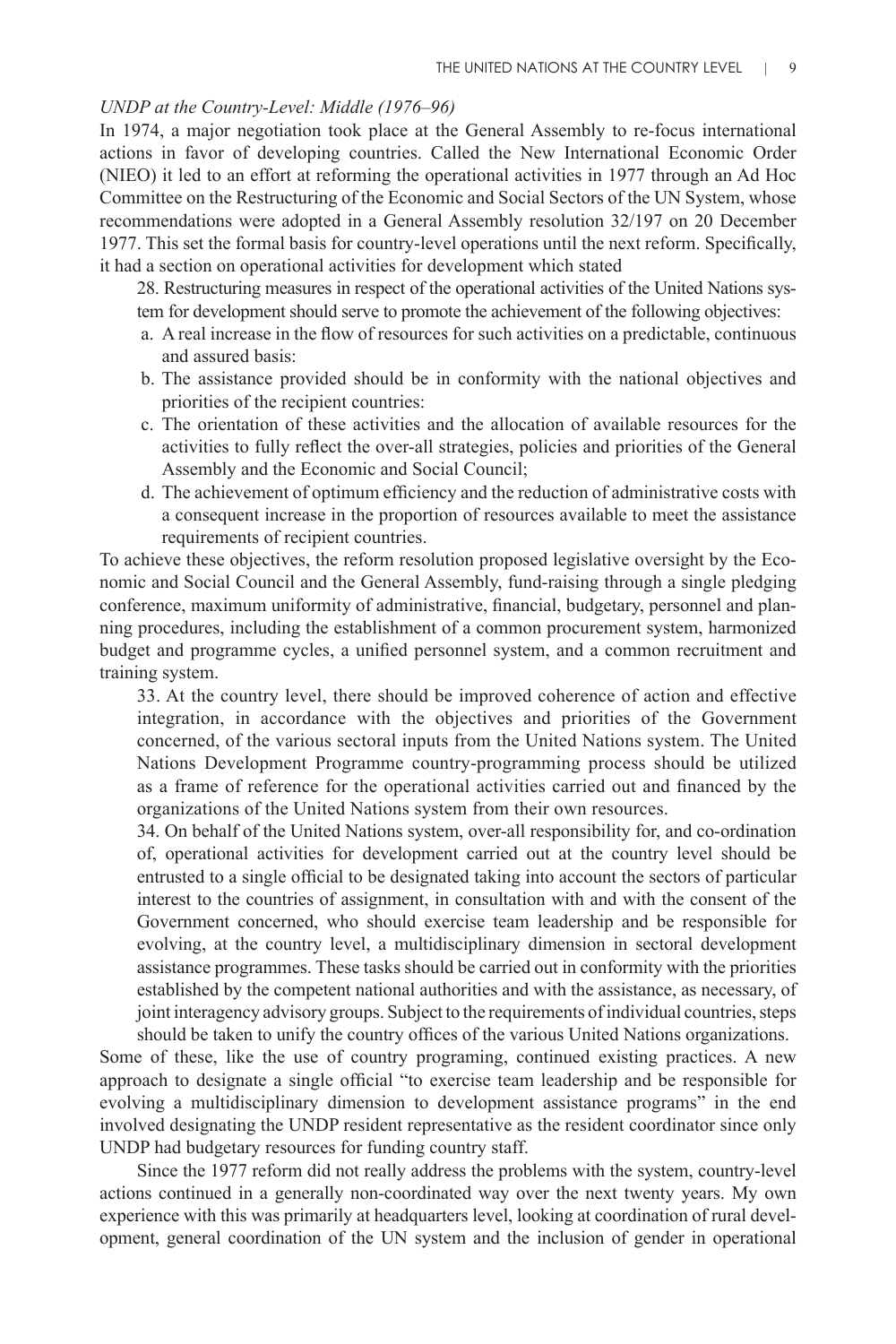activities. In all of this, I did not observe any major issues, but I did know that the system was not functioning well.

#### *The 1997 Reform and One United Nations (1997–2015)*

When Kofi Annan became the secretary-general in 1997, he initiated a further effort at reform. Annan presented a report entitled Renewing the United Nations: A Programme for Reform, which included a renewed focus on the UN at the country level. This is described in detail in Richter's paper in this edition, "The Norm Life Cycle of the UN Reform: 'Delivering as One' and 'UN System-Wide Coherence.'" She applies a theoretical approach to her on-the-ground research to describe how the reform was agreed by governments. Richter shows how the negotiation process led to the decision to have a "one UN approach" on a test basis. In fact, the  $SG's$  report<sup>10</sup> made two proposals:

A United Nations Development Group is being constituted, comprising the major United Nations development programmes and funds as well as departments and other relevant entities. The objectives of the Group are to facilitate joint policy formation and decisionmaking, encourage programmatic cooperation and realize management efficiencies. This change at headquarters will be reflected at the regional and country levels, where all United Nations programmes will be integrated within a United Nations Development Assistance Framework.

At the same time, the report stated that "Participating funds and programmes in the Development Group will retain their current distinctiveness and existing structures of accountability." The report suggested a long-run change in the role of the UN system by concluding (para. 98)

95. Everything that is now known about the next quarter century or so—be it demographic trends, shifts in global production structures, continued financial integration, relative rates of economic growth, predictable dislocations in the biosphere—suggests that equally if not more far-reaching changes lie ahead. The international community, therefore, has an obligation to itself and to successor generations to put in place effective multilateral mechanisms that can successfully harness the mutual benefits such changes may offer while managing their adverse consequences. With the reforms proposed in the present report, the United Nations will be better equipped to play its part in meeting this challenge.

In addition, a process of periodic reviews of the system's operational activities was established as a vehicle for governments to affect how these activities were devised and managed.

The UN Development Group (UNDG) was duly established, the triennial (now quadrennial) reviews of operational activities took place, the UN Development Assistance Framework (UNDAF) replaced the "country program," and there was an effort to put UN system country staff in the same office space. A proposal was presented that "all funds and programmes and United Nations information centres will be part of a single United Nations office under the Resident Coordinator as the designated representative of the Secretary-General and leader of the United Nations country team, who would be accredited to the head of Government." This was partly implemented, except that the resident coordinator was not fully accredited in most countries but rather only through his or her status as UNDP resident representative.

On a broader issue, the report proposed that "to further strengthen the management of the Organization, the Secretary-General is proposing that the United Nations place greater emphasis on results in its planning, budgeting and reporting and that the General Assembly moves the budget of the United Nations from input accounting to accountability for results." This was adopted and applied across the system, including at the country-level.

As noted in both Richter's and Campos' analysis, the reform led to an experimental approach of "one UN" in several countries. These were evaluated by the UN system, and the results of these are shown in the essays.

<sup>10.</sup> *Renewing the United Nations: An Agenda for Reform*, Report of the Secretary-General (A/51/950) 14 July 1997, para. 73.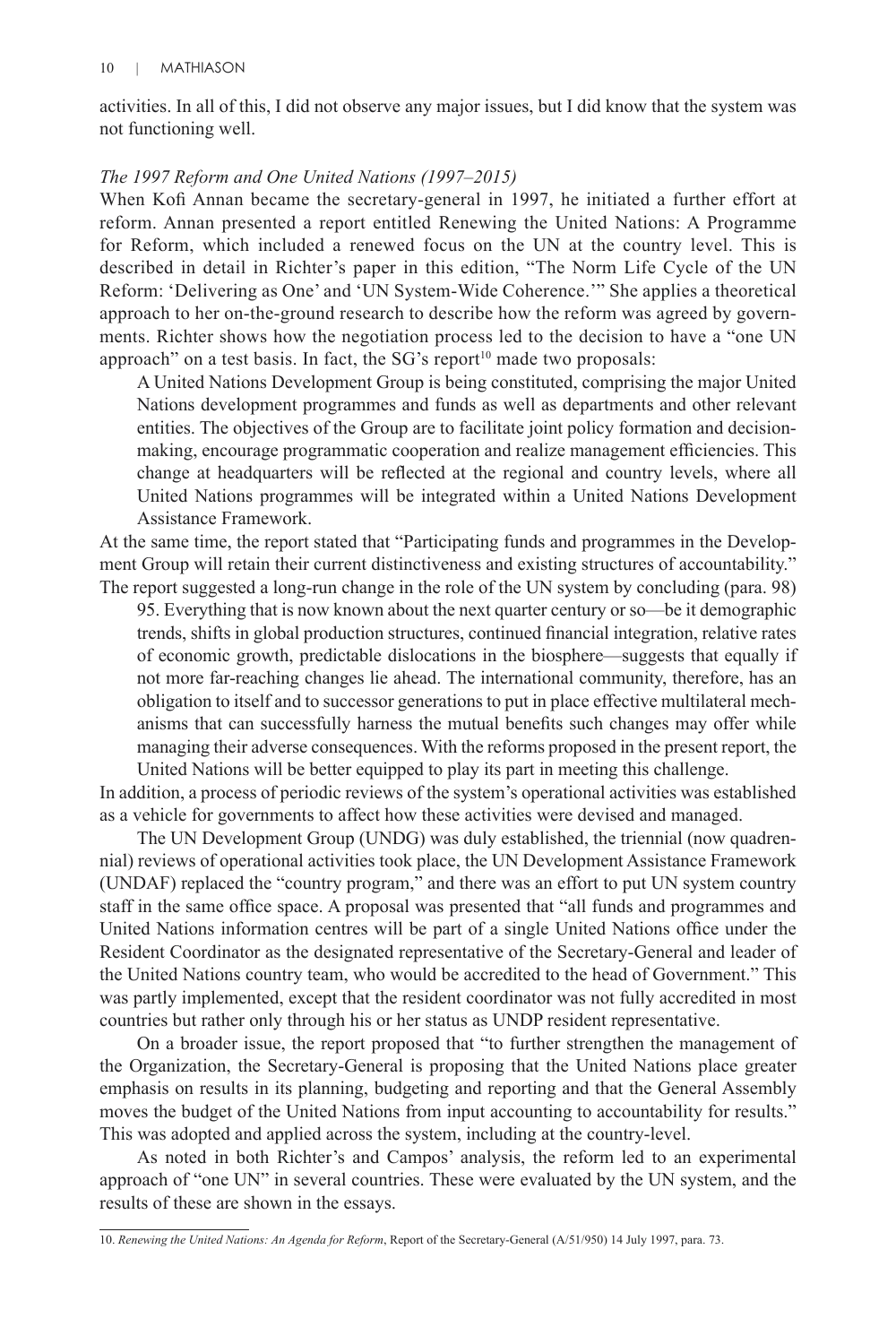I retired from the UN in 1997, so my connection with the reform was as an outside consultant to a large number of UN organizations. My specialty has been results-based management, which was one of the main reforms started by Annan,<sup>11</sup> and evaluation as a component of that.

One evaluation over the period since 1997 has given me a sense of what was happening during the reform period. It was a review of the management and accountability system of the UN at the country level. This was occasioned because, to address the possible conflict between the role of the resident coordinator and the UNDP resident representative (the same person), a firewall between the two roles was established so that a country team could be effective. It was decided to do an evaluation of the system that was outsourced by the UN Development Group (UNDG) to my company, Associates for International Management Services (AIMS). To undertake the evaluation, we interviewed many people at agency headquarters and also visited a sample of twelve country offices in all regions. I led three of these, which gave me a sense of what was happening. The evaluation report has not been issued publicly, although comments on it may be found in public documents of the UNDG.12

In the evaluation, we observed that the role of the UN system at the country-level was changing from a development model, where agencies provided technical assistance, to a model that involved providing services to governments that allowed them to link more effectively with the UN system, especially in terms of norms, standards, and agreements that had been reached at the global level. This was in a context where there was a large number of country teams (131), and the average number of organizations that were part of the teams (either in person or from distance) was sixteen. The system we were evaluating was intended to make the country team leadership independent from UNDP so the conflict of competitors could be reduced. We found that it somewhat worked, but the structure of development assistance makes this difficult. One issue was that, as resident coordinator, the recognition of the post was secondary to the recognition as resident representative. We also suggested the resident coordinators, who reported through the UNDG, should report to the secretary-general as the head of the UN system rather than to the administrator of UNDP who was the formal head of the UNDG. We suggested the changing role should be reported through the Quadrennial Report on Operational Activities.

The main structural recommendations were not accepted by the UNDG, and this may be one reason the report has never been published. The management comments, however, have been published. The comment on the first recommendation states:<sup>13</sup>

The UNDG does not agree with the recommendation that an independent UNDG analysis is undertaken at this time, since an analysis of the future role of the UN system at the country-level will be undertaken as part of the Quadrennial Comprehensive Policy Review (QCPR). The UNDG will instead prepare strategic input into the preparatory work for the QCPR led by DESA/OESC.

In fact, over time, all of the recommendations have been put into effect, mostly through the quadrennial reports.

<sup>11.</sup> The 1997 secretary-general's report included that in a section called "Results-based Budgeting," which, among other things, proposed "that Member States and he enter into a dialogue with the aim of shifting the United Nations programme budget from a system of input accounting to results-based accountability. Under this new approach, which many Member States have adopted at the national level, the General Assembly, through its relevant Committees, would specify the results they expect the Organization to achieve within the relevant budgetary constraints. The Secretariat would be held responsible for, and judged by, the extent to which the specified results are reached." (para. 46)

<sup>12.</sup> There is a reference to the study in the Report of the UNDG Meeting of 3 February 2012, especially para. 34–36. (www.unsystem.org/ CEBPublicFiles/United%20Nations%20Development%20Group/Document/Final%20meeting%20summary\_UNDG%20meeting%203%20 February%202012.pdf )

<sup>13.</sup> UNDG, Summary: UNDG Management Response to the review of the Management and Accountability System for the UN Development and Resident Coordinator System, including the "functional firewall." (https://archive.undg.org/wp-content/uploads/2015/05/UNDG-Management-Response-MandA-system-review.pdf )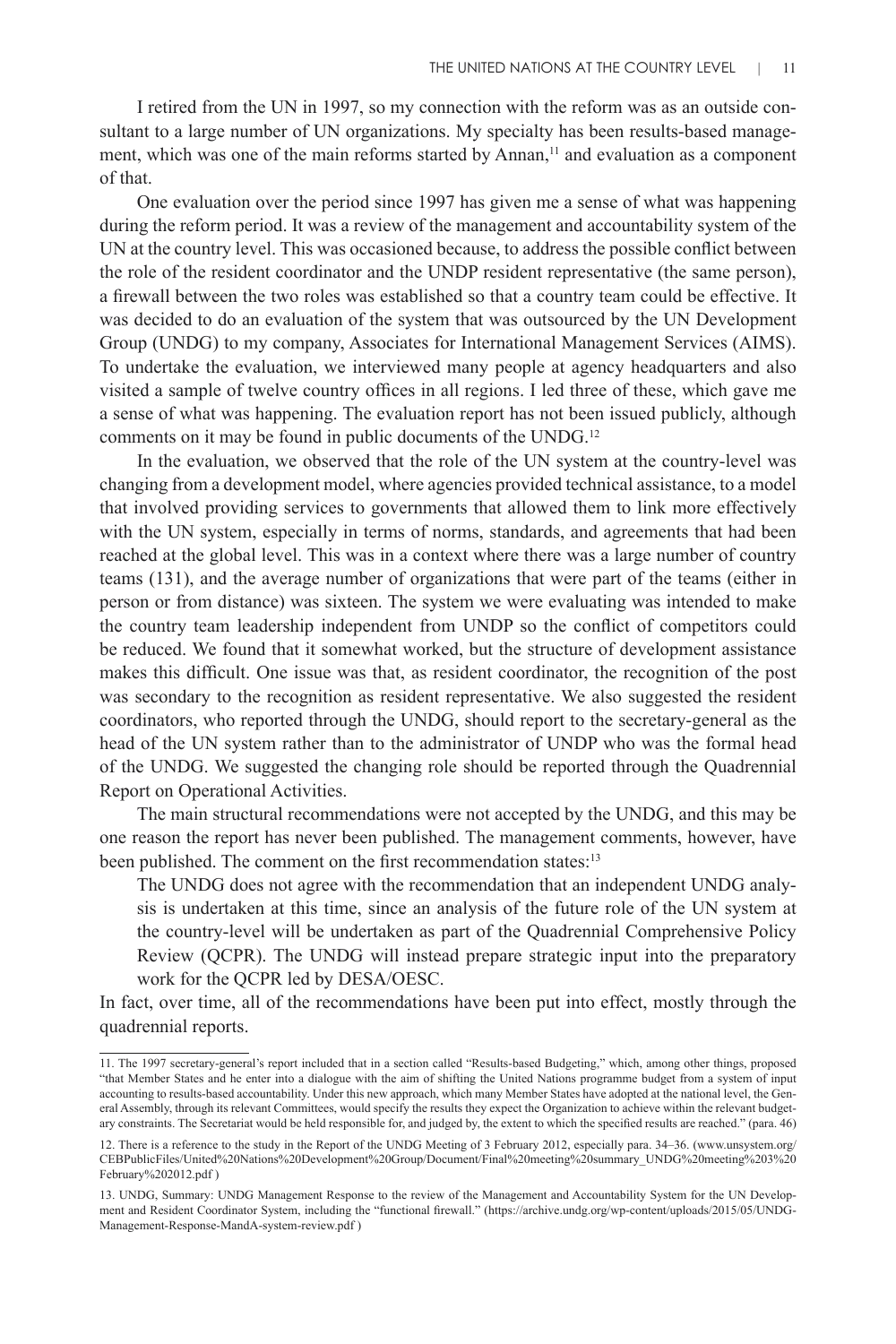# **The Current Reform Effort and the New Country-Level Role**

Each previous reform, in many ways, merely matched the same principles as those before them. The issue was development cooperation, the method of determining system response was via country programs and country teams led, in one way or another, by UNDP, with a consistent financial crisis. The current reform is different, as the secretary-general's report argues.

As noted above, one vehicle for intergovernmental discussion is the Quadrennial Report on Operational Activities presented to the General Assembly and the Economic and Social Council by the secretary-general on behalf of the UN system (A/71/63–E/2016/8 and A/71/292/Rev.1). The most recent quadrennial report was presented in September 2016, and on that basis, the General Assembly is now negotiating revisions to the formal role of the UN at the country level. As the secretary-general's report notes: "The new development era calls for a new dynamic way of thinking, new ways of acting and new ways of organizing. The United Nations development system has embraced this vision and has already taken steps in this direction."

One new contextual factor in reforming the role of the UN system at the country-level is the broader effort to define sustainable development goals (SDGs) that will guide global social, economic, and environmental policy until 2030. The vehicle to connect UN system organizations to the implementation of the SDGs at the country level is expected to be the UNDAF, which should be developed in a partnership between the UN country team and the government.

Tiefenbacher's practioner's essay in this edition shows how the current reform effort is moving in a new direction to address these new circumstances. I would note that he was involved with developing UNDG policy on results-based management at the same time the evaluation I was leading was taking place. We both have drawn on our experiences.

But how is the new direction different?

# *The Changing Role of Country Teams: Norm Enforcement*

A major factor in the current reform is a recognition that the services provided by UN country teams has basically changed. The staff that are resident in the country offices no longer only manage development projects but provide services to the countries in which they are stationed in terms of advice, training, and connections with agency headquarters. They work together to prepare the UNDAFs, whose role is expected to include providing assistance in the achievement and monitoring of the SDGs.

A second evaluation in which I have participated, an independent evaluation of the ILO's field operations and structure, completed in September 2017, has given an additional insight.14 This involved extensive review of documents, a survey of ILO staff and ILO constituents (employers and labor), and field visits. I visited the ILO regional office for Latin America and a country that did not have an ILO office. The ILO had undertaken a reform in 2008, revised in 2014 to place more of its technical staff in the field, mostly by transferring posts to what were called Decent Work Teams located in country offices. These were posts funded from the regular budget and organized their work to provide technical and policy advice or training at the national level. The evaluation found that they were successful in providing the services, and were becoming increasingly important in the formulation of UNDAFs to address the SDGs. ILO was also the only organization that had placed large numbers of technical staff funded from the assessed budgets in the field.

While many UN organizations have argued for many years that their projects and programs are motivated by the need to achieve global goals (especially those like poverty eradication), these were mostly in the development area. One change is when the organization works at the country level to achieve global goals that are not formally called development. As an example, another of my evaluation work was to lead an evaluation of the UN Office on Drugs and Crime's Global Programme on Money-Laundering and the

<sup>14.</sup> International Labour Organization Evaluation Office, *High Level Evaluation of ILO's Field Operations and Structure 2010–16*, September 2017.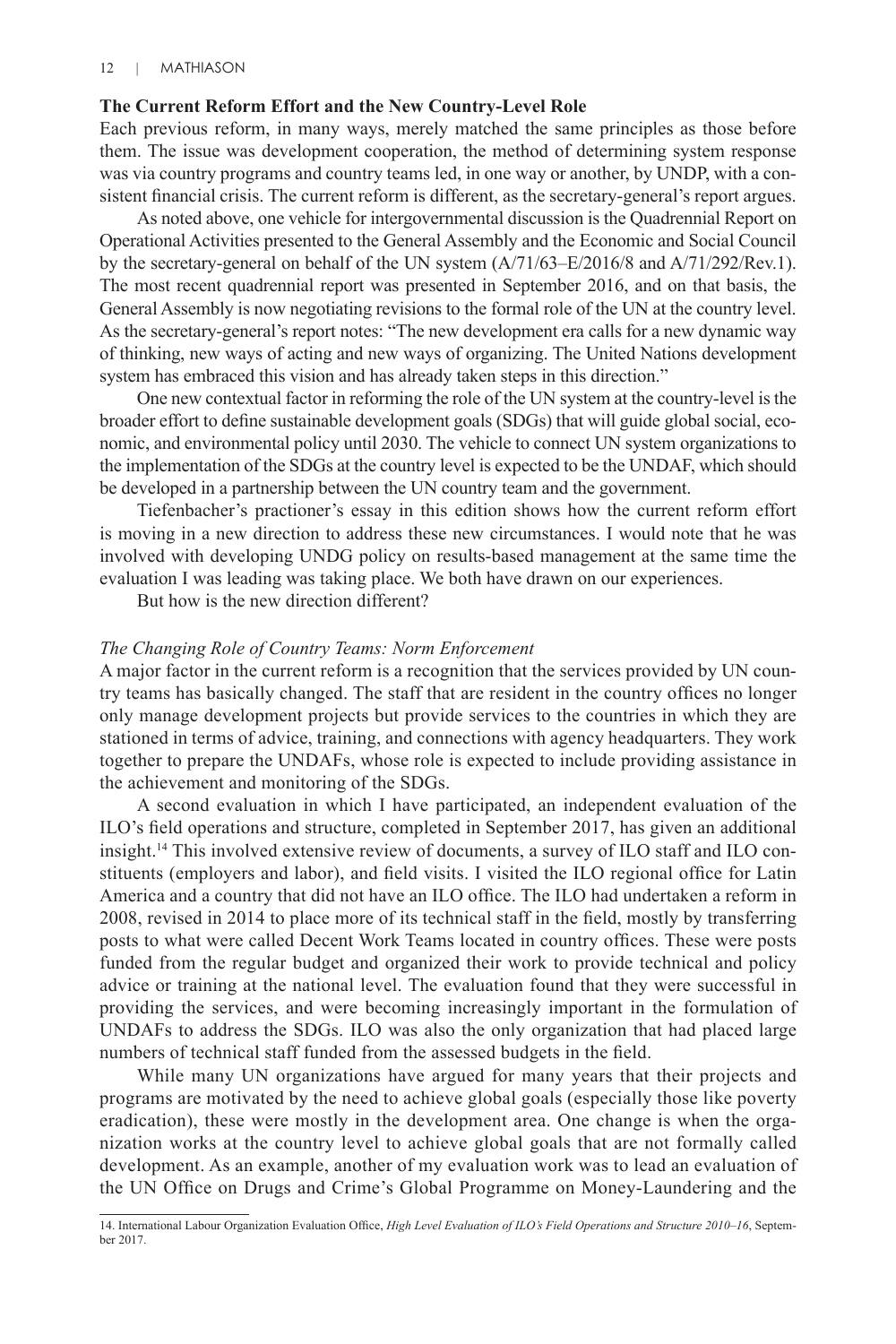Financing of Terrorism.15 Money-laundering is considered to be a global crime practiced almost everywhere. It is monitored by the Financial Action Task Force, which, among other things, shows national compliance with international norms and standards.16 The evaluation in which I participated showed that the UNODC program was effective when field operations involving technical mentors worked with national officials to develop national policies and programs to identify and address money-laundering.

There are other such issues, like corruption, that are beginning to be addressed by organizations like international banks and funds. A particular issue where there is international public sector involvement is human trafficking.

#### *The SDGs, Team Coherence, Funding, and Accountability*

The implementation of the Sustainable Development Goals adopted in September 2015 are another factor in the changing UN country teams. All countries, developed and developing, are expected to implement the goals (and a similar, related area is the Paris Agreement on climate change). The UN system is supposed to support achievement of the goals, which are, almost entirely, integrated and not the whole property of a single organization. The tool for this support is the UNDAF, and the system is beginning to develop methods for ensuring they meet standards. At the same time, the process of monitoring the SDGs is still a work in progress as the Economic and Social Council and the General Assembly begin to determine what should be done.

The SDGs provided an incentive for the General Assembly to use its analysis of the Quadrennial Review of Operational Activities (resolution 72/243) to call for a thorough reform of the UN system at the country level, specifying, for example:

53. *Stresses* that the resident coordinator system, which encompasses all entities of the United Nations development system at the country level dealing with operational activities for development, while managed by the United Nations Development Programme, is owned by the United Nations development system as a whole and that its functioning should be participatory, collegial and mutually accountable within that system;

It requested the secretary-general, as chair of the UN system, to

58. . . . to prepare a comprehensive proposal on further improvements to the resident coordinator system administered by the United Nations Development Programme, with a view to ensuring, at all levels, sufficient leadership and prerogative over the United Nations country team, as well as impartiality, independence, funding and a proper dispute resolution mechanism, and to present it to the Economic and Social Council at the end of 2017 for its review and recommendations and to the General Assembly at its seventysecond session for further action;

For the system to work, the organizations of the system need to work together to achieve a coherent product. One way to do this is to implement the reforms relating to methods of cooperation, including jointly shared, financed, and managed country teams, which is a process underway. The resident coordinators report formally to the UNDG, which is under the Chief Executives Board for Coordination, chaired by the UN secretary-general. UNDG's secretariat is called the UN Development Operations Coordination Office (DOCO). According to its web site, $17$  it "promotes social and economic progress by helping UN organizations deliver coherent, effective and efficient support to countries."

In the previously noted Repositioning Report, the SG called for a new model at the country level and proposed:<sup>18</sup>

<sup>15.</sup> United Nations Office on Drugs and Crime, In-depth evaluation of the United Nations Global Programme against Money Laundering, Proceeds of Crime and the Financing of Terrorism, February 2011.

<sup>16.</sup> www.fatf-gafi.org/media/fatf/documents/4th-Round-Ratings.pdf.

<sup>17.</sup> www.unsystem.org/content/un-development-operations-coordination-office-doco.

<sup>18.</sup> Repositioning the United Nations development system to deliver on the 2030 Agenda: ensuring a better future for all*, op.cit., para 93.*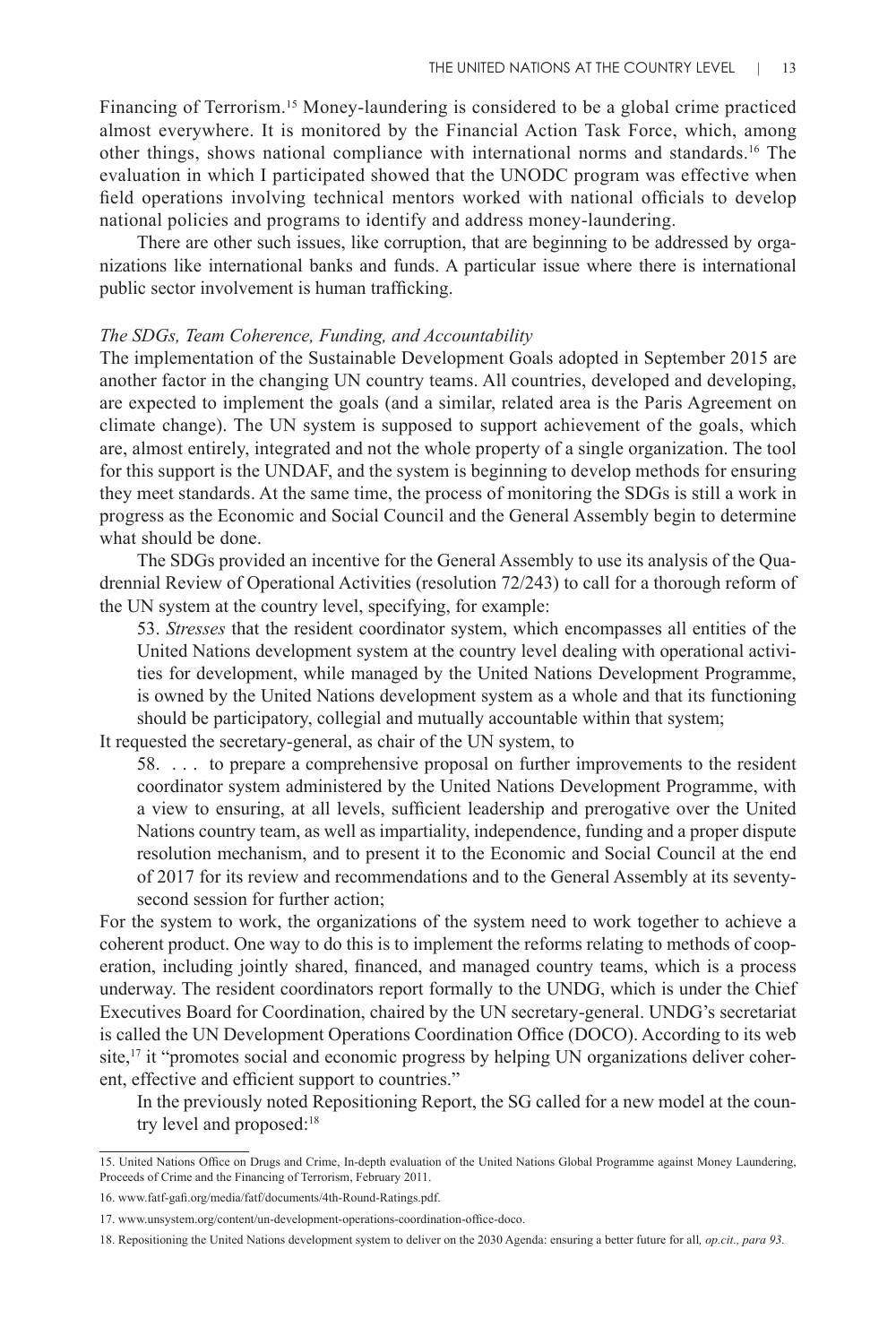93. In reinforcing global leadership and accountability on the coordination of the United Nations development system, I will:

(a) Task the Deputy Secretary-General with (i) assuming the role of Chair of the United Nations Development Group, with UNDP serving as vice-chair; and (ii) working with the development system in reviewing the composition and working methods of the United Nations Development Group;

(b) Reposition the Chief Executives Board to enhance the coordination, coherence and accountability of United Nations system leadership.

While this had not yet been formally agreed by the CEB when this article was written, the current system has already begun the shift from leadership by UNDP to a broader set of leaders. Naming the deputy secretary-general of the UN as chair of the UNDG is one indicator of the transition (with the administrator of UNDP as deputy chair). A second will be when the resident coordinator and his/her office are funded from a common fund. The current system has been based on UNDP funding from what are called "core resources," which are basically unallocated voluntary resources used for staff and central services. These have been declining as is noted in a recent study by the Joint Inspection Unit (JIU) that undertakes evaluations of the UN system. It noted:<sup>19</sup>

Non-core donor Government funding (also referred to as extrabudgetary or voluntary contributions) and funding from donors such as the European Commission and pooled funding mechanisms have become increasingly essential for most United Nations system organizations to pursue their mandates. The portion of non-core or voluntary contributions of United Nations system organizations amounted to about 70 per cent in 2015. Reliance on non-core resources is strongest in the case of United Nations funds and programmes, which received 77 per cent and 79 per cent of all their funding as non-core in 2010 and 2015 respectively, up from 58 per cent in 2007.

This has meant that a new effort is being made to have the funding for the country teams come from diverse sources, including specialized agencies and the UN itself. This is now called the UN Country Coordination Fund. Campos' article includes an assessment of its predecessor fund of the Delivering as One pilot. The ILO, for example, contributes a considerable sum to this central fund that will pay for country program staff that are not paid for by individual organizations like UNDP. In addition, there is a move to leverage UN system funds, including from the World Bank, to attract other sources of funding, including the private sector, through "collaborating in new ways with an increasingly diverse array of partners."20

One of the new (if also old) priorities is what is called "accountability." In fact, "strengthening accountability to guide the United Nations development system's support for implementing the 2030 Agenda" is one of the main areas in the SG's report. Because of the imperatives of results-based management, the role of evaluations is becoming more important. The JIU study of donor-led assessments shows the extent of this aspect, stating:21

The management and oversight bodies of United Nations system organizations have been expressing concerns in recent years about the increase in such donor-led assessments (a total of 205 bilateral assessments by members of the Development Assistance Committee of the Organization for Economic Cooperation and Development during the 2012–2014 period alone).

The JIU documented the growth of evaluation in the UN system in 2014 and concluded:<sup>22</sup> Assessed over a 36-year time span (1977–2013), the central evaluation function of United Nations system organizations has changed with regard to roles, structure, systems and standards. It has moved from a predominant role of oversight over and qual-

<sup>19.</sup> Joint Inspection Unit, Donor-led assessments of the United Nations system organizations, (A72/298), 8 August 2017, para. 1.

<sup>20.</sup> World Bank, Annual Report 2016, p. 2.

<sup>21.</sup> JIU, op. cit. para 2.

<sup>22.</sup> Joint Inspection Unit, *Analysis of the evaluation function in the United Nations system* (JIU/REP/2014/6), Geneva, 2014, p. iv.